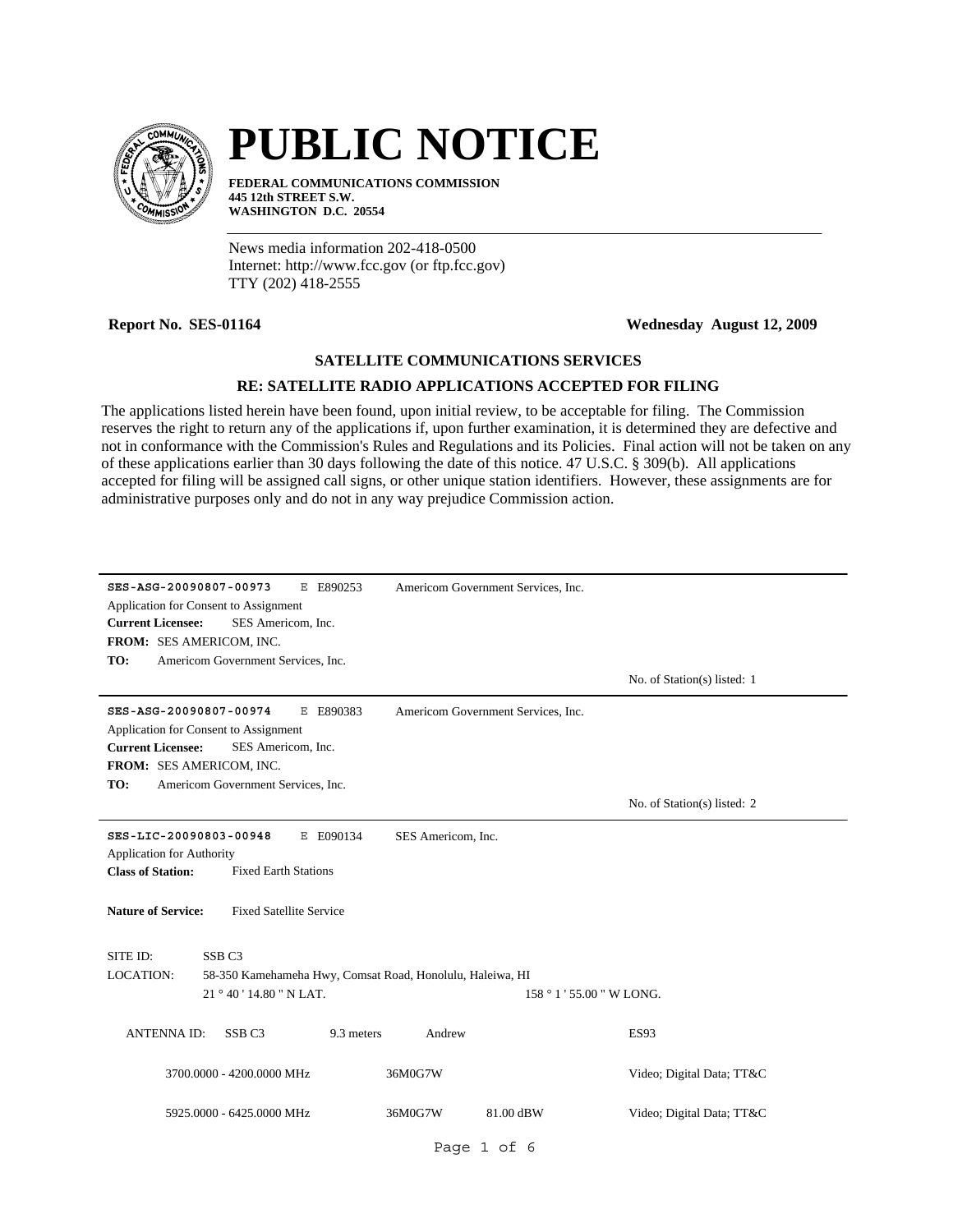| 3700.0000 - 4200.0000 MHz                                                                                                                                                                      | 36M0F8W       |                                                   | Frequency modulated analog video and<br>data          |
|------------------------------------------------------------------------------------------------------------------------------------------------------------------------------------------------|---------------|---------------------------------------------------|-------------------------------------------------------|
| 5925.0000 - 6425.0000 MHz                                                                                                                                                                      | 38M0F8W       | 79.50 dBW                                         | Frequency modulated analog video and<br>data          |
| 3700.0000 - 4200.0000 MHz                                                                                                                                                                      | 36M0F7D       |                                                   | Frequency modulated digital carrier for<br>data, TT&C |
| 5925.0000 - 6425.0000 MHz                                                                                                                                                                      | 36M0F7D       | 81.00 dBW                                         | Frequency modulated digital carrier for<br>data, TT&C |
| <b>Points of Communication:</b>                                                                                                                                                                |               |                                                   |                                                       |
| SSB C3 - PERMITTED LIST - ()                                                                                                                                                                   |               |                                                   |                                                       |
| SES-LIC-20090805-00966<br>E E090136<br>Application for Authority<br><b>Class of Station:</b><br><b>Fixed Earth Stations</b><br><b>Nature of Service:</b><br>Domestic Fixed Satellite Service   |               | MEREDITH CORPORATION - KPHO                       |                                                       |
| SITE ID:<br>1<br><b>LOCATION:</b><br>4016 N BLACK CANYON HWY (KPHO), MARICOPA, PHOENIX, AZ<br>33 ° 29 ' 36.50 " N LAT.                                                                         |               |                                                   | 112 ° 6 ' 50.50 " W LONG.                             |
| <b>ANTENNAID:</b><br>1.5 meters<br>$\overline{1}$                                                                                                                                              | <b>ADVENT</b> |                                                   | NEWSSWIFT 1.5M. SNG                                   |
| 14000.0000 - 14500.0000 MHz                                                                                                                                                                    | 36M0G7W       | 67.50 dBW                                         | ONE DIGITAL CARRIER FOR<br>VIDEO/VOICE/DATA           |
| 11700.0000 - 12200.0000 MHz                                                                                                                                                                    | 36M0G7W       |                                                   | <b>NULL</b>                                           |
| <b>Points of Communication:</b>                                                                                                                                                                |               |                                                   |                                                       |
| $1 - ALSAT - (ALSAT)$                                                                                                                                                                          |               |                                                   |                                                       |
| SES-LIC-20090807-00969<br>E E090137<br>Application for Authority<br><b>Class of Station:</b><br>Temporary Fixed Earth Station<br>Domestic Fixed Satellite Service<br><b>Nature of Service:</b> |               | Freedom Broadcasting of Michigan Licensee, L.L.C. |                                                       |
|                                                                                                                                                                                                |               |                                                   |                                                       |
| SITE ID:<br>$\mathbf{1}$<br>LOCATION:<br>590 W. MAPLE STREET, KALAMAZOO, MI 49008, VARIOUS                                                                                                     |               |                                                   |                                                       |
| 1.8 meters<br><b>ANTENNA ID:</b><br>- 1                                                                                                                                                        |               | AVL TECHNOLOGIES                                  | 1.8M SNG                                              |
| 14000.0000 - 14500.0000 MHz                                                                                                                                                                    | 24M0G7F       | 59.10 dBW                                         | DIGITAL COMPRESS TV                                   |
| 14000.0000 - 14500.0000 MHz                                                                                                                                                                    | 24M0F8F       | 67.14 dBW                                         | ANALOG TV FM MODULATION<br>HALF TRANS.                |
| 14000.0000 - 14500.0000 MHz                                                                                                                                                                    | 36M0F8F       | 70.14 dBW                                         | ANALOG TV FM MODULATION<br>HALF TRANS.                |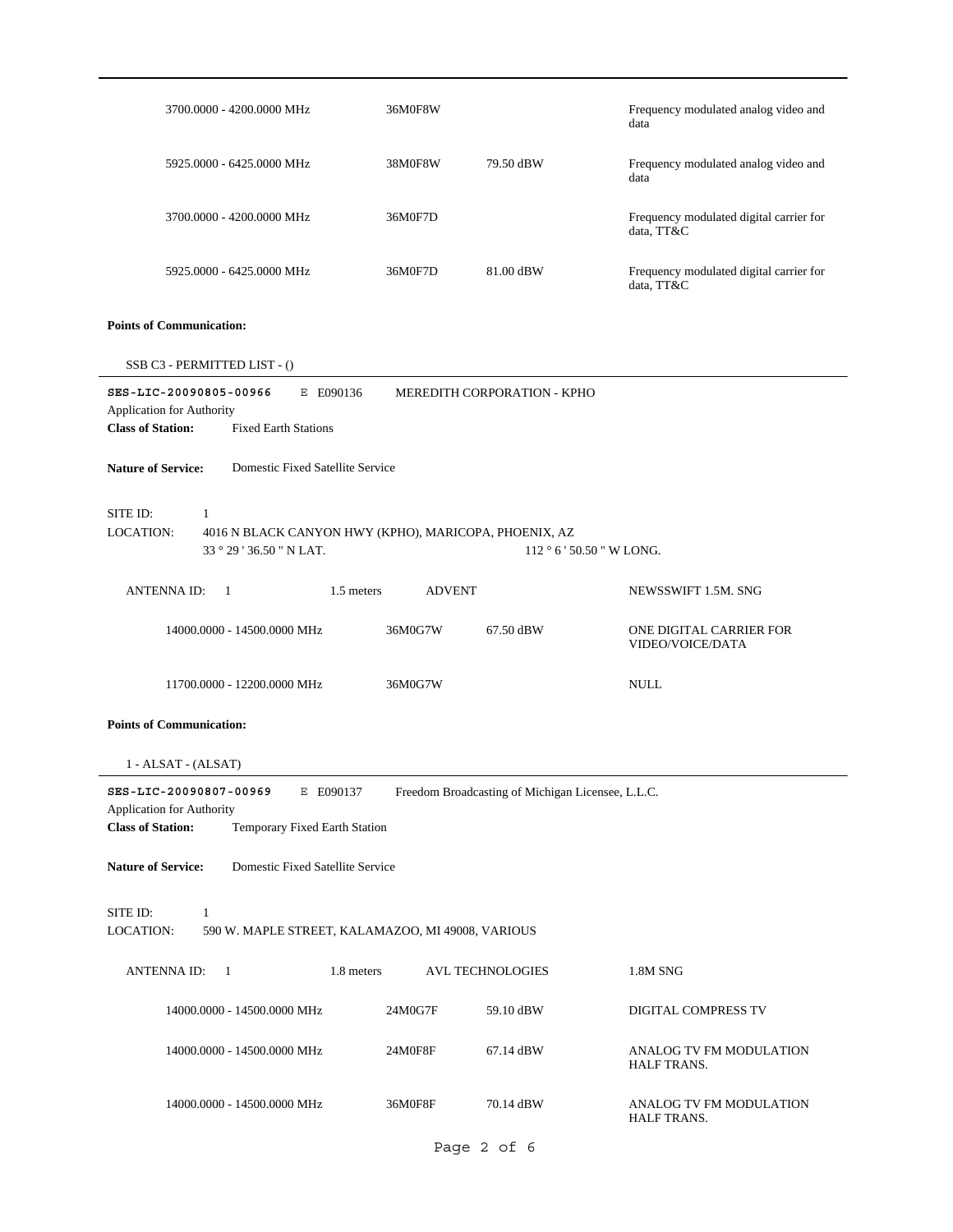### **Points of Communication:**

| SES-MFS-20090420-00509<br>E E080213<br>EchoStar Corporation<br>Modification<br><b>Class of Station:</b><br><b>Fixed Earth Stations</b>                      |                       |            |                                   |
|-------------------------------------------------------------------------------------------------------------------------------------------------------------|-----------------------|------------|-----------------------------------|
| <b>Nature of Service:</b><br>Direct Broadcast Satellite Service, Fixed Satellite Service                                                                    |                       |            |                                   |
| EchoStar Corporation seeks to modify its transmit/receive earth station for the purpose of adding two antennas and changing the points of<br>communication. |                       |            |                                   |
| SITE ID:<br>New Braunfels<br>LOCATION:<br>710 Conrads Lane, Comal, New Braunfels, TX<br>29 ° 45 ' 35.80 " N LAT.<br>98 ° 3 ' 49.30 " W LONG.                |                       |            |                                   |
|                                                                                                                                                             |                       |            |                                   |
| <b>ANTENNA ID:</b><br>TXT7                                                                                                                                  | 13.2 meters<br>Vertex |            | 13.2 meter                        |
| 12200.0000 - 12210.0000 MHz                                                                                                                                 | 1M5F3D                | $0.00$ dBW | <b>Ranging Tones</b>              |
| 12690.0000 - 12700.0000 MHz                                                                                                                                 | 1M5F3D                | $0.00$ dBW | <b>Ranging Tones</b>              |
| 12690.0000 - 12700.0000 MHz                                                                                                                                 | 800KG2D               | $0.00$ dBW | Telemetry                         |
| 12210.0000 - 12690.0000 MHz                                                                                                                                 | 24M0G7W               | $0.00$ dBW | Compressed Digital Video and Data |
| 17300.0000 - 17310.0000 MHz                                                                                                                                 | 1M5F3D                | 85.06 dBW  | <b>Ranging Tones</b>              |
| 17300.0000 - 17310.0000 MHz                                                                                                                                 | 800KG2D               | 82.30 dBW  | Telecommand                       |
| 17790.0000 - 17800.0000 MHz                                                                                                                                 | 1M5F3D                | 85.06 dBW  | <b>Ranging Tones</b>              |
| 17790.0000 - 17800.0000 MHz                                                                                                                                 | 800KG2D               | 82.30 dBW  | Telecommand                       |
| 17310.0000 - 17790.0000 MHz                                                                                                                                 | 24M0G7W               | 86.90 dBW  | Compressed Digital Video and Data |
| 12200.0000 - 12210.0000 MHz                                                                                                                                 | 800KG2D               | $0.00$ dBW | Telemetry                         |
| ANTENNA ID:<br>TXT8                                                                                                                                         | 13.2 meters<br>Vertex |            | 13.2                              |
| 17300.0000 - 17310.0000 MHz                                                                                                                                 | 800KG2D               | 82.30 dBW  | Telecommand                       |
| 17790.0000 - 17800.0000 MHz                                                                                                                                 | 1M5F3D                | 85.06 dBW  | <b>Ranging Tones</b>              |
| 17790.0000 - 17800.0000 MHz                                                                                                                                 | 800KG2D               | 82.30 dBW  | Telecommand                       |
| 12200.0000 - 12210.0000 MHz                                                                                                                                 | 1M5F3D                | $0.00$ dBW | <b>Ranging Tones</b>              |
| 12200.0000 - 12210.0000 MHz                                                                                                                                 | 800KG2D               | $0.00$ dBW | Telemetry                         |
| 12690.0000 - 12700.0000 MHz                                                                                                                                 | 1M5F3D                | $0.00$ dBW | <b>Ranging Tones</b>              |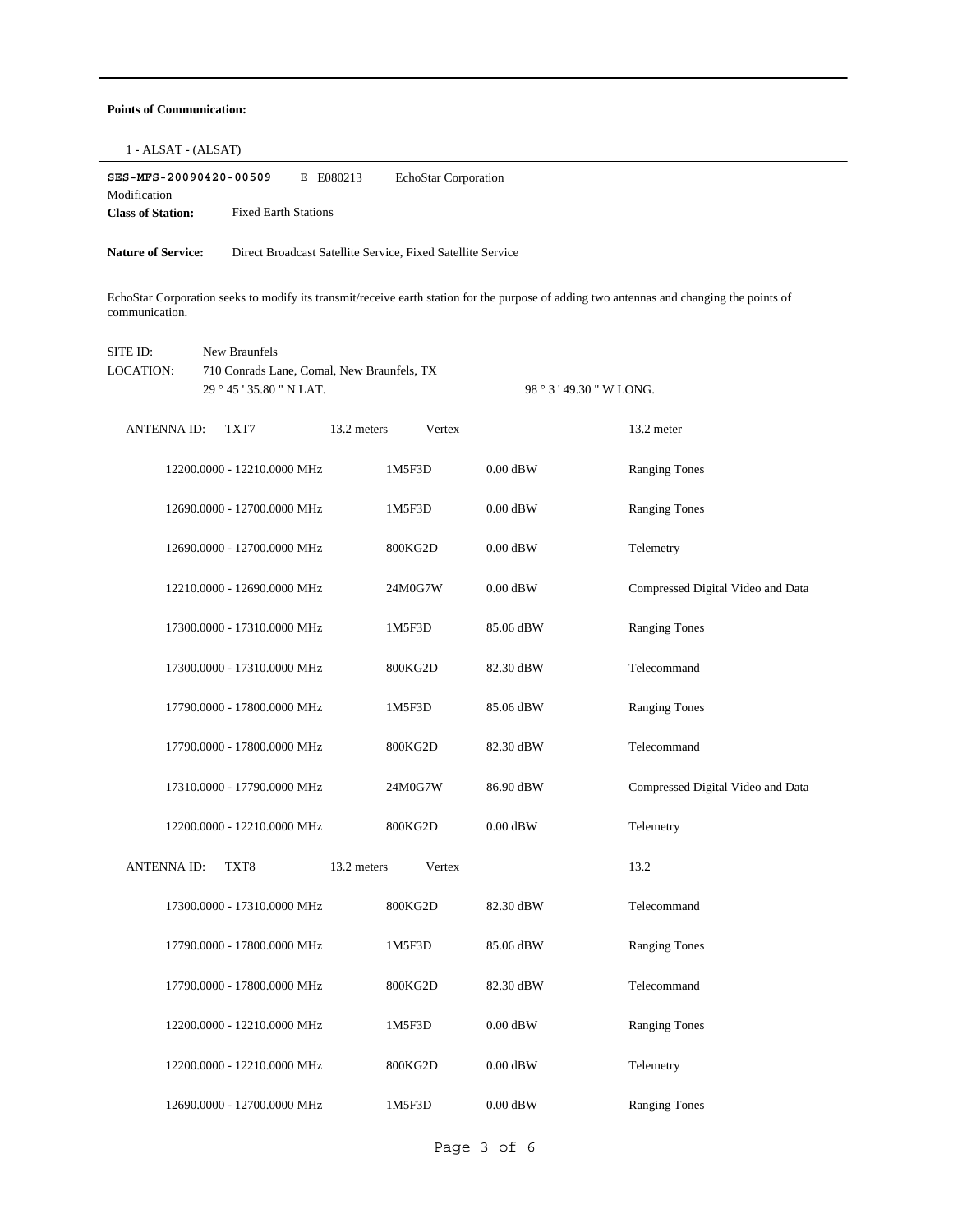| 12690.0000 - 12700.0000 MHz           | 800KG2D               | $0.00$ dBW | Telemetry                         |
|---------------------------------------|-----------------------|------------|-----------------------------------|
| 12690.0000 - 12700.0000 MHz           | 24M0G7W               | $0.00$ dBW | Compressed Digital Video and Data |
| 17310.0000 - 17790.0000 MHz           | 24M0G7W               | 86.90 dBW  | Compressed Digital Video and Data |
| 17300.0000 - 17310.0000 MHz           | 1M5F3D                | 85.06 dBW  | <b>Ranging Tones</b>              |
| <b>ANTENNAID:</b><br>TXT <sub>5</sub> | 13.2 meters<br>Vertex |            | 13.2 meter                        |
| 17300.0000 - 17310.0000 MHz           | 1M5F3D                | 85.06 dBW  | <b>Ranging Tones</b>              |
| 12200.0000 - 12210.0000 MHz           | 800KG2D               |            | Telemetry                         |
| 12690.0000 - 12700.0000 MHz           | 800KG2D               |            | Telemetry                         |
| 17300.0000 - 17310.0000 MHz           | 800KG2D               | 82.30 dBW  | Telecommand                       |
| 17790.0000 - 17800.0000 MHz           | 800KG2D               | 82.30 dBW  | Telecommand                       |
| 12200.0000 - 12210.0000 MHz           | 1M5F3D                |            | <b>Ranging Tones</b>              |
| 12690.0000 - 12700.0000 MHz           | 1M5F3D                |            | <b>Ranging Tones</b>              |
| 17790.0000 - 17800.0000 MHz           | 1M5F3D                | 85.06 dBW  | <b>Ranging Tones</b>              |
| 12210.0000 - 12690.0000 MHz           | 24M0G7W               |            | Compressed Digital Video and Data |
| 17310.0000 - 17790.0000 MHz           | 24M0G7W               | 86.90 dBW  | Compressed Digital Video and Data |
| <b>ANTENNAID:</b><br>TXT6             | 13.2 meters<br>Vertex |            | 13.2 meter                        |
| 12200.0000 - 12210.0000 MHz           | 800KG2D               |            | Telemetry                         |
| 12690.0000 - 12700.0000 MHz           | 800KG2D               |            | Telemetry                         |
| 17300.0000 - 17310.0000 MHz           | 800KG2D               | 82.30 dBW  | Telecommand                       |
| 17790.0000 - 17800.0000 MHz           | 800KG2D               | 82.30 dBW  | Telecommand                       |
| 12200.0000 - 12210.0000 MHz           | 1M5F3D                |            | <b>Ranging Tones</b>              |
| 12690.0000 - 12700.0000 MHz           | 1M5F3D                |            | <b>Ranging Tones</b>              |
| 17300.0000 - 17310.0000 MHz           | 1M5F3D                | 85.06 dBW  | <b>Ranging Tones</b>              |
|                                       | 1M5F3D                | 85.06 dBW  | <b>Ranging Tones</b>              |
| 17790.0000 - 17800.0000 MHz           |                       |            |                                   |
| 17310.0000 - 17790.0000 MHz           | 24M0G7W               | 86.90 dBW  | Compressed Digital Video and Data |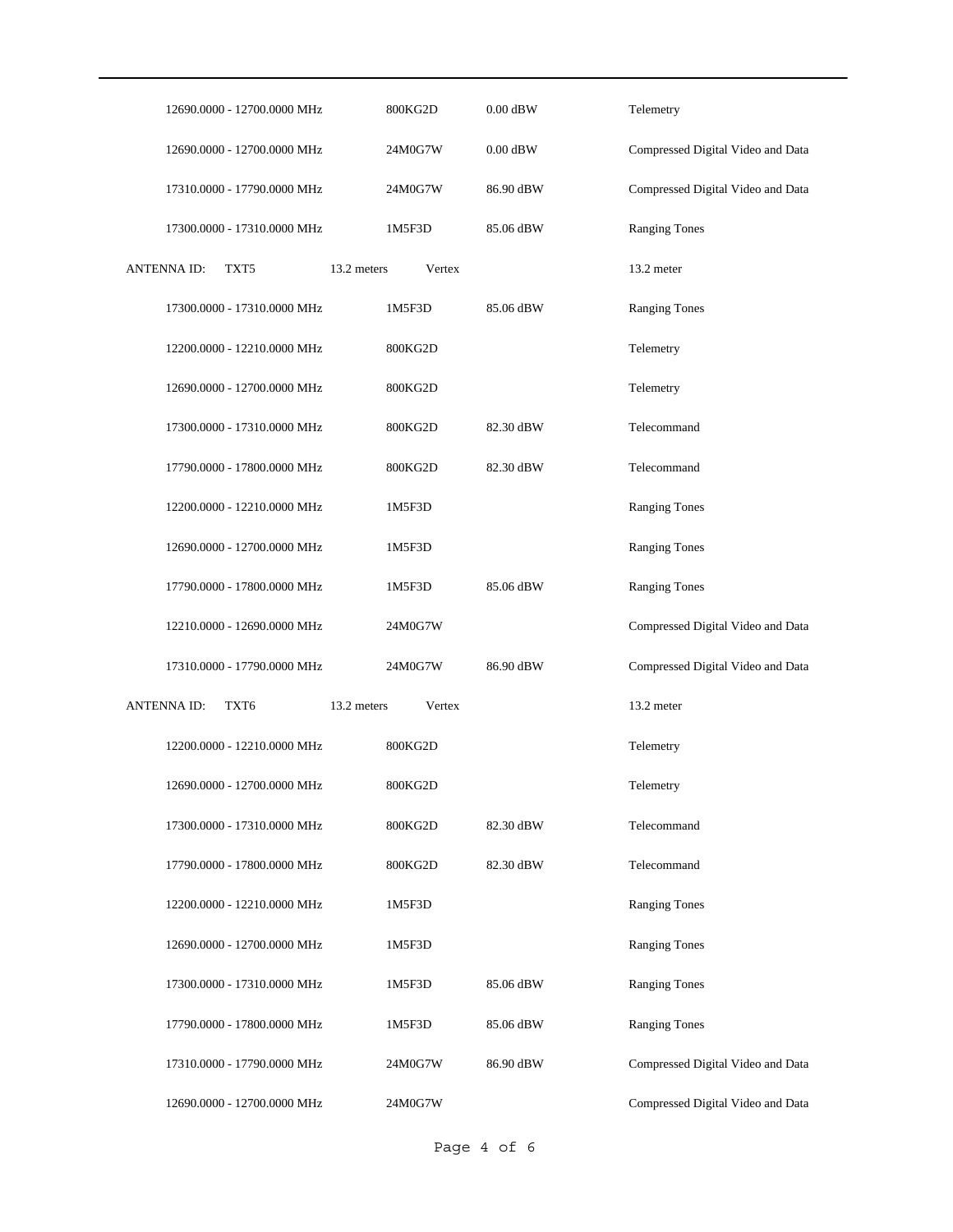### **Points of Communication:**

| New Braunfels - CIEL 2 - (128.85 W.L)                                                                                                        |    |
|----------------------------------------------------------------------------------------------------------------------------------------------|----|
| New Braunfels - ECHOSTAR 10 - (110 W.L.)                                                                                                     |    |
| New Braunfels - ECHOSTAR 11 - (110 W.L.)                                                                                                     |    |
| New Braunfels - ECHOSTAR 3 - (61.5 W.L.)                                                                                                     |    |
| New Braunfels - ECHOSTAR 4 - (77 W.L.)                                                                                                       |    |
| New Braunfels - ECHOSTAR 5 - (148 W.L.)                                                                                                      |    |
| New Braunfels - ECHOSTAR 6 - (72.7 W.L.)                                                                                                     |    |
| New Braunfels - ECHOSTAR 7 - (119 W.L.)                                                                                                      |    |
| New Braunfels - ECHOSTAR 8 - (77 W.L.)                                                                                                       |    |
| New Braunfels - ECHOSTAR I - (148.0 W.L.)                                                                                                    |    |
| New Braunfels - RAINBOW1 - (61.5 W.L.)                                                                                                       |    |
| SES-REG-20090810-00980<br>Bright House Networks, LLC<br>E E090140<br>Registration<br><b>Class of Station:</b><br><b>Fixed Earth Stations</b> | EZ |
| <b>Fixed Satellite Service</b><br><b>Nature of Service:</b>                                                                                  |    |
|                                                                                                                                              |    |
| SITE ID:<br>4.5M<br><b>LOCATION:</b><br>7250 Arizona, Hernando, Brooksville, FL<br>28 ° 32 ' 6.00 " N LAT.<br>82 ° 27 ' 59.00 " W LONG.      |    |
| Scientific-Atlanta<br>8345<br><b>ANTENNA ID:</b><br>4.5M<br>4.5 meters                                                                       |    |
| 3700.0000 - 4200.0000 MHz<br>36M0F3F<br>Analog Video                                                                                         |    |
| 3700.0000 - 4200.0000 MHz<br>36M0G7W<br>Compressed Digital Video                                                                             |    |
| <b>Points of Communication:</b>                                                                                                              |    |
| 4.5M - PERMITTED LIST - ()                                                                                                                   |    |
| SES-REG-20090810-00981<br>Bright House Networks, LLC<br>E E090141<br>Registration<br><b>Fixed Earth Stations</b><br><b>Class of Station:</b> | EZ |
| <b>Fixed Satellite Service</b><br><b>Nature of Service:</b>                                                                                  |    |
| SITE ID:<br>4.5M<br><b>LOCATION:</b><br>1004 US Highway 92 West, Polk, Auburndale, FL<br>28 ° 3 ' 31.00 " N LAT.<br>81 ° 49 ' 8.00 " W LONG. |    |